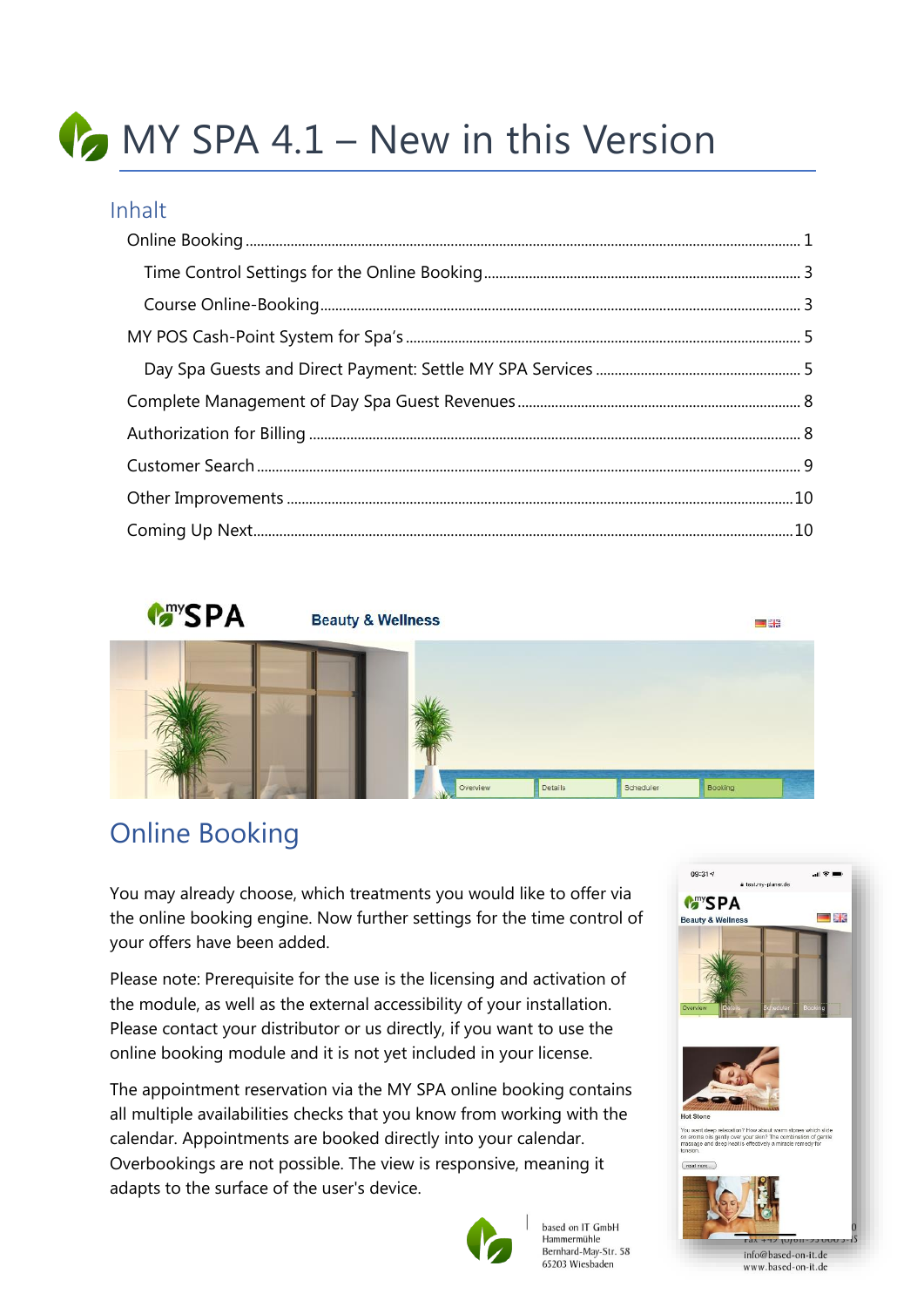You can recognize bookings via your online booking in the calendar by the marking. Treatments are marked as ONLINE Reservation, class participants within the event detail by a globe icon.

Treatment Online Reservation Course Online Reservation

| Dagmar Rusyay              |                           |                                             |  |
|----------------------------|---------------------------|---------------------------------------------|--|
| Lomi Lomi<br><b>ONLINE</b> | Date:                     | 16.02.2019                                  |  |
| reservation -<br>Beauty 1  | Time:                     | 09:55 - 12:05 (120 Minutes)                 |  |
|                            |                           |                                             |  |
|                            | Guest:                    | Dagmar Rusvay                               |  |
|                            |                           |                                             |  |
|                            |                           | Service: Lomi Lomi Nui 120 min (120,00 EUR) |  |
|                            | Specialist: Diane Jönes   |                                             |  |
|                            | Room:                     | Beauty 1                                    |  |
|                            | Created by:               |                                             |  |
|                            |                           |                                             |  |
|                            | <b>ONLINE</b> reservation |                                             |  |
|                            |                           |                                             |  |

| <b>Booking</b>    |                             |
|-------------------|-----------------------------|
| Course            | Yoga 60 min                 |
| Room              | Yoga und Massagen           |
| Specialist        | Julia                       |
| Day               | 02/16/2019                  |
| Time              | 14:10 until 15:10           |
| <b>Total time</b> | 14:00 until 15:20           |
| Customer          | 215                         |
|                   | Dagmar Rusvay C             |
|                   | Viola Dana<br>Booked Online |

You may select all online booked appointments for a certain period on the , Appointment' page: filter the results by choosing the ,Booker: ,Online Bookings'.



Automatically, a confirmation mail is sent to the customer

and additionally to the mail-address, which was entered in the shop's main data. To reserve an appointment via the online booking engine, users have to create a user profile and confirm their mail-address (double opt-in).

| Beauty & Wellness <info@based-on-it.de><br/>Appointment Confirmation at Beauty &amp; Wellness /<br/>An: Dagmar Rusvay</info@based-on-it.de> | 13.03.2019 10:14 <                                                                                       |  |
|---------------------------------------------------------------------------------------------------------------------------------------------|----------------------------------------------------------------------------------------------------------|--|
| Hello Dagmar Rusvay,<br>thank you for your reservation, we booked the following appointment for you:                                        |                                                                                                          |  |
| <b>Hot Stone Massage</b><br>13.03.2019<br>$12:00 - 12:30$<br>with Michaela Becker in room Massage 2                                         | 13.03.2019<br>Dagmar Rusvay < dagmar@rusvay.de><br>A new appointment was booked.<br>An: Inf <sub>o</sub> |  |
| With kind regards.<br>Your team from Beauty & Wellness                                                                                      | A new reservation was made:<br>Hot Stone Massage<br>13 03 2019                                           |  |
| Beauty & Wellness<br>Exp Hotel<br>10437 Berlin<br>0611 - 2336363                                                                            | $11:55 - 12:45$<br>with Michaela Becker in room Massage 2                                                |  |
| info@based-on-it.de                                                                                                                         | customer data:<br>Dagmar Rusvay                                                                          |  |
|                                                                                                                                             | dagmar@rusvay.de                                                                                         |  |

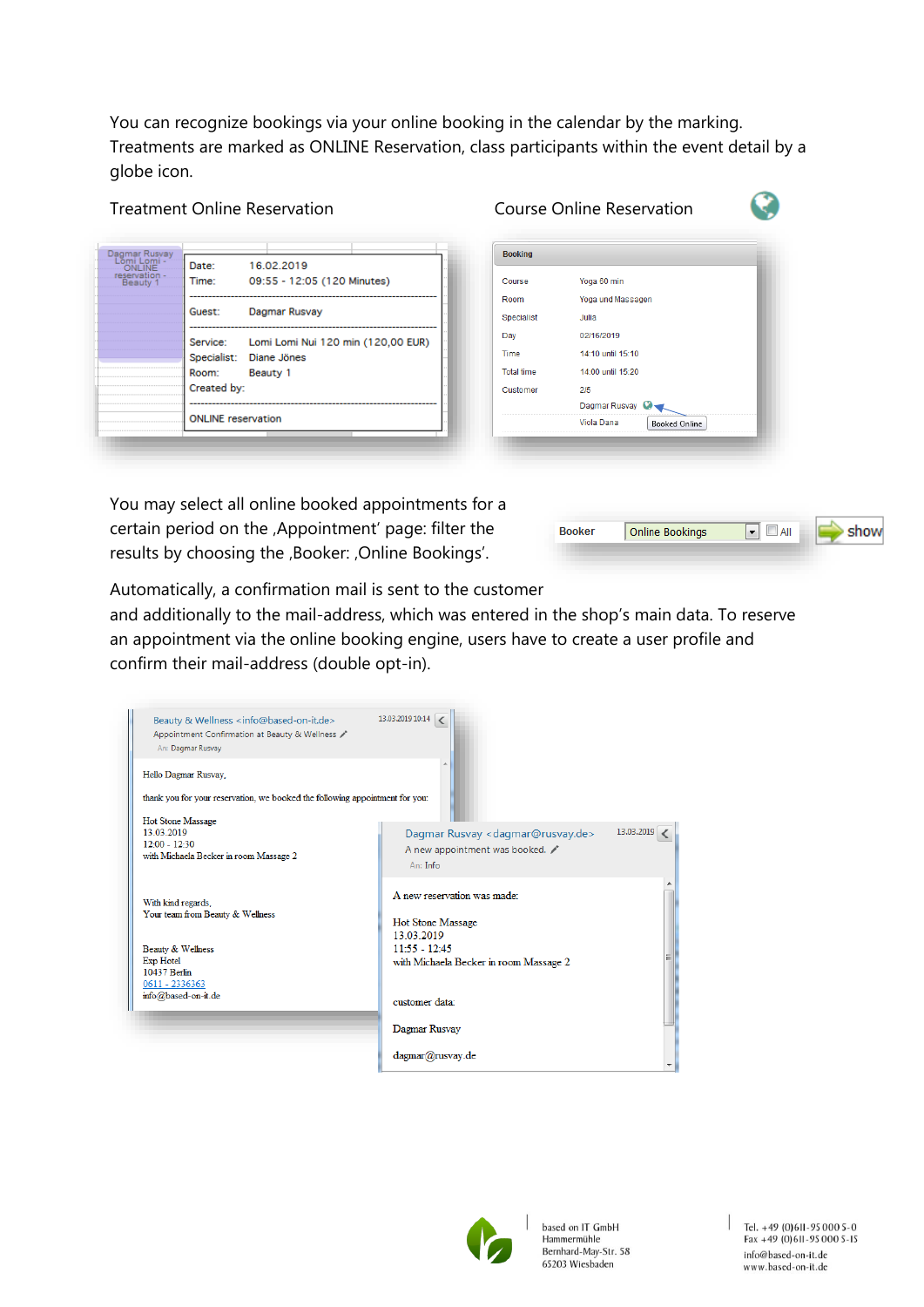#### <span id="page-2-0"></span>Time Control Settings for the Online Booking

Besides the normal Opening Hours in the Spa Shop-Data, you will find a separate weekplaner for your Online Booking Engine. Visit , Main Settings' – , Shop Data' – , Booking Policy for Online-Shop'.

| <b>Online Booking Policy</b>     |                      |                       |            |             |                          |          |
|----------------------------------|----------------------|-----------------------|------------|-------------|--------------------------|----------|
| <b>Online Booking Policy ENG</b> |                      |                       |            |             |                          |          |
| <b>Lead Time</b>                 | 1 Hour               |                       |            |             | <b>Bookable for next</b> | 3 Months |
| <b>Start Time</b>                |                      | on the hour           |            |             |                          |          |
| <b>Allow Online Booking</b>      |                      |                       |            | າ           |                          |          |
| Weekday                          | <b>Bookable from</b> | <b>Bookable until</b> | break from | break until |                          |          |
| Monday                           | 08:00                | 22:00                 | 16:00      | 19:00       |                          |          |
| Tuesday                          | 08:00                | 14:00                 | 00:00      | 00:00       |                          |          |
| Wednesday                        | 08:00                | 18:00                 | 13:00      | 14:00       |                          |          |
| Thursday                         | 08:00                | 18:00                 | 13:00      | 14:00       |                          |          |
| Friday                           | 00:00                | 00:00                 | 00:00      | 00:00       |                          |          |
| Saturday                         | 08:00                | 24:00                 | 00:00      | 00:00       |                          |          |
| Sunday                           | 08:00                | 22:00                 | 00:00      | 00:00       |                          |          |

Additionally, you may set lead time, pre-booking period and start time:

| ead Time   | 1 Hour      |     | anie m | <b>Months</b> | $\overline{\phantom{a}}$ |
|------------|-------------|-----|--------|---------------|--------------------------|
| Start Time | on the hour | ___ |        |               |                          |
|            |             |     |        |               |                          |

The 'Lead Time' controls how much preparation you need at least until the guest arrives. One hour before the start of the appointment is the minimum, you can extend the period up to 24 hours. The 'Start Time' determines whether you want to assign appointments for the full or half hour only, or without restriction, i.e. how the appointment best fits in your calendar. The option Bookable for next…' controls how far in advance you allow online bookings – choose between 1 to 6 months.

<span id="page-2-1"></span>

| <b>Course Online-Booking</b>                               | <b>Mars</b> PA                                                                                                                | <b>Beauty &amp; Wellness</b>                                               | 三联                                                                                                        |
|------------------------------------------------------------|-------------------------------------------------------------------------------------------------------------------------------|----------------------------------------------------------------------------|-----------------------------------------------------------------------------------------------------------|
| You can also offer your courses<br>via the online booking. |                                                                                                                               | Overview                                                                   | Scheduler<br>Details<br>Booking                                                                           |
|                                                            | <b>March 2019</b><br>ø                                                                                                        | <b>April 2019</b><br>$\bullet$                                             | 23.03.2019                                                                                                |
|                                                            | Mon<br>Wed<br>Thu<br>Fri<br>Sat<br>Sun<br>15<br>16<br>17<br>$21$ 22 23 24<br>20<br>19<br>18<br>25 26<br>27<br>28 29 30<br>31. | Fri<br>Sat<br>Sun<br>19 20 21<br>15<br>22 23 24 25 26 27 28<br>29 30       | 14:10<br>book                                                                                             |
|                                                            |                                                                                                                               | based on IT GmbH<br>Hammermühle<br>Bernhard-May-Str. 58<br>65203 Wiesbaden | Tel. $+49(0)611-950005-0$<br>$Fax +49 (0) 611 - 95 000 5-15$<br>info@based-on-it.de<br>www.based-on-it.de |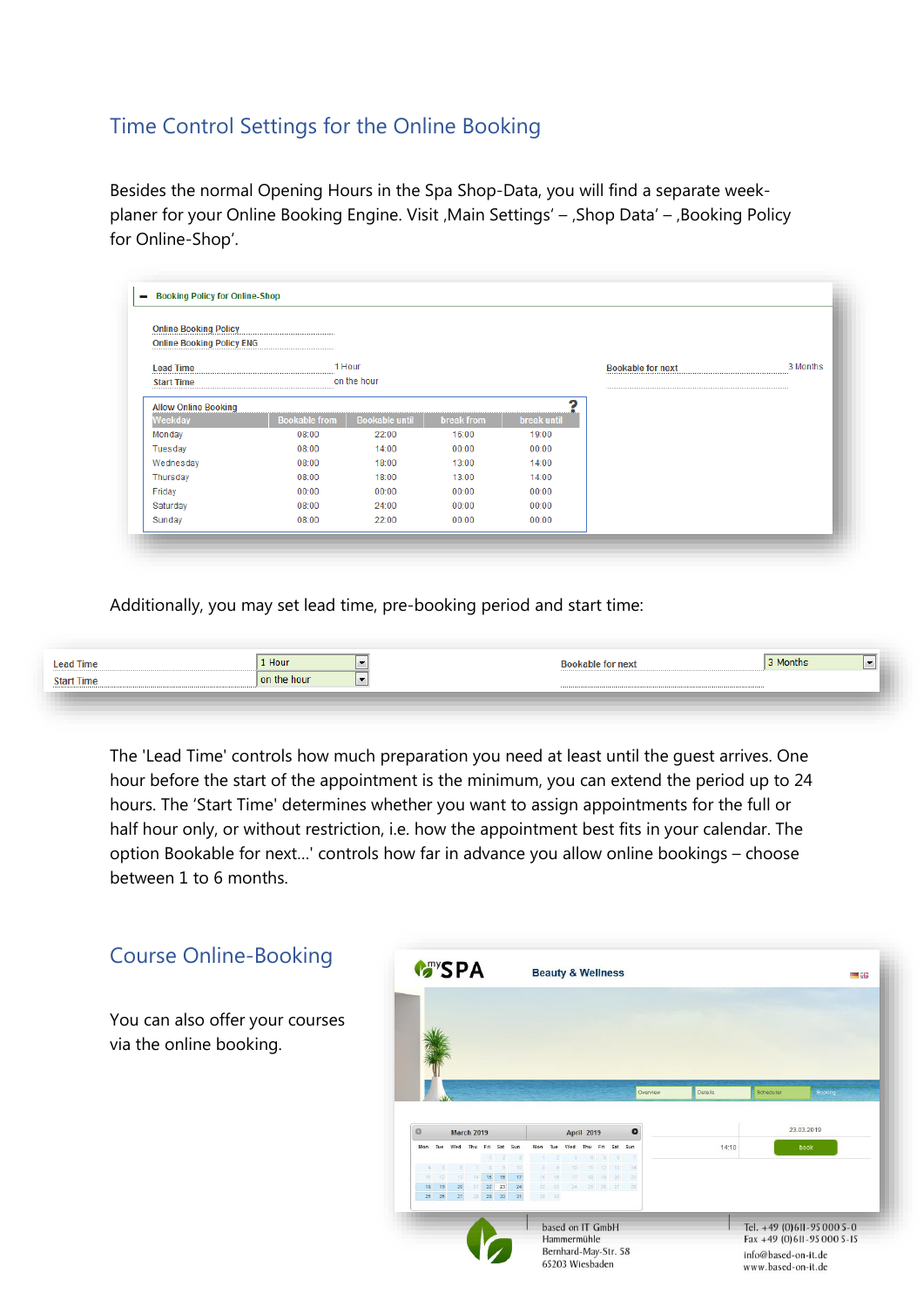| <b>MANSPA</b>                                                                                                                                                                                      | <b>Beauty &amp; Wellness</b>                                                                                                                                                                                                                                                                                                                                                                              |                                      |               | ■誤論     |
|----------------------------------------------------------------------------------------------------------------------------------------------------------------------------------------------------|-----------------------------------------------------------------------------------------------------------------------------------------------------------------------------------------------------------------------------------------------------------------------------------------------------------------------------------------------------------------------------------------------------------|--------------------------------------|---------------|---------|
|                                                                                                                                                                                                    |                                                                                                                                                                                                                                                                                                                                                                                                           | Details<br>Overview                  | Scheduler     | Booking |
| Yoga<br>Hatha Yoga Level 1 and 2<br>Hatha yoga involves a series of yoga postures that<br>strengthen and align your body, muscles and mind.<br>body are opened so that the energy can flow freely. | "Hatha" can be translated as "powerful" or "conscious". The channels of your                                                                                                                                                                                                                                                                                                                              |                                      |               |         |
| effects, and various asanas.<br>and your muscles.                                                                                                                                                  | A Hatha yoga class is usually characterized by rather slow and relaxed yoga<br>practices - a great way for yoga beginners to become familiar with yoga, its<br>Hatha Yoga has long been one of the most popular yoga styles worldwide.<br>No wonder, this style miraculously combines a strengthening of your sense<br>of balance (both physically and inwardly) with a strengthening of your flexibility | 60 Minutes                           | 15 EUR choose |         |
|                                                                                                                                                                                                    | For further information, please contact our Spa Team: Tel. 0611-123456789.                                                                                                                                                                                                                                                                                                                                | Imprint   @ 2009-19 based on IT GmbH |               |         |

Unlike treatments, the times offered for courses are not based on set appointment start times, but offer courses at all times they take place. The maximum number of participants cannot be exceeded online!

If you would like to offer limited contingents for day spa guests, the idea of one of our clients is: set up a course 'day spa' with a limited number of participants!



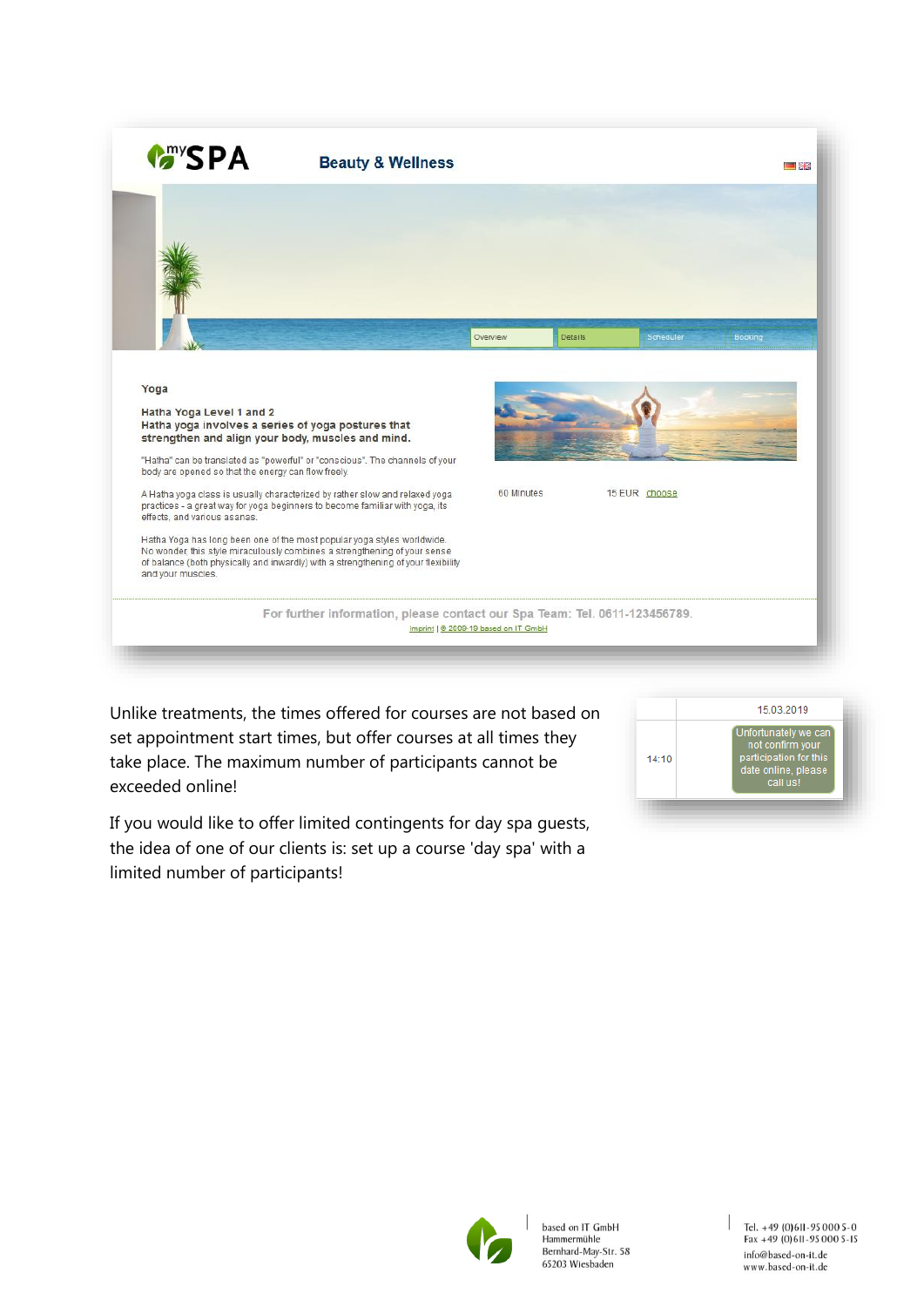### <span id="page-4-0"></span>MY POS Cash-Point System for Spa's

MY POS is a fully-featured international restaurant cash register. Now the interface to MY SPA for using the billing of your spa direct payers and day visitors has been redesigned to offer efficient and optimized procedures. Please note that the prerequisite for the functions described below is the licensing of the cash module for issuing GOBD compliant invoices. Please contact your sales partner or us directly.

#### Billing of Spa Sales with Connected Hotel System

If you do not want to check in day spa guests in your hotel system, or you wish to offer direct payment of Spa sales additionally to posting sales on the hotel bill, we offer the integration of our GoBD compliant cash register system MY POS. Payment methods created in the cash register are offered directly in the MY SPA user interface and billings are sent to connected POS printers, also with cash drawer opening.

The advantage: the easy-to-use billing mask for booking sales to the hotel bill is maintained and supplemented by the selection of direct payment methods from the cash register. The cash desk interface is available in the browser window for billing advanced booking transactions such as split invoices, merge transactions or finance splitting with multiple payment methods. The MY POS administration backend offers article management, statistics and financial reporting.

For Austria, the mandatory connection to the tax authorities exists, for Germany it is implemented, it has been announced by the authorities for 2020. Italian fiscal printers can be used. The connection of the MY POS cash register to your hotel system can be solved via an additional POS interface, but you might as well use the cash-point system stand-alone.

#### <span id="page-4-1"></span>Day Spa Guests and Direct Payment: Settle MY SPA Services

In the Main Settings of your spa you may choose if you want to use MY POS as an express cash register with direct production of the guest's invoice, or if you would like to continue processing the billing as an open transaction in the cash point surface.

| <b>PMS Connection</b>          | $\overline{\phantom{a}}$<br>MY POS + Protel | <b>MYPOS Payment</b>            |                                          |
|--------------------------------|---------------------------------------------|---------------------------------|------------------------------------------|
| <b>Hotel Property ID</b>       |                                             |                                 |                                          |
| <b>MYPOS Oulet ID</b>          | 36                                          | <b>Type of CashPoint Use</b>    | <b>Express Cashpoint</b><br>$\mathbf{r}$ |
| <b>MY POS Default Customer</b> | Mustermann, Max                             | <b>MYPOS Default Item</b>       | <b>Express Cashpoint</b>                 |
| <b>URL</b>                     |                                             | <b>Hotel Interface Username</b> | <b>Transaction Cashpoint</b>             |



based on IT GmbH Hammermühle Bernhard-May-Str. 58 65203 Wiesbaden

Tel. +49 (0)611-95 000 5-0 Fax +49 (0) 611-95 000 5-15 info@based-on-it.de www.based-on-it.de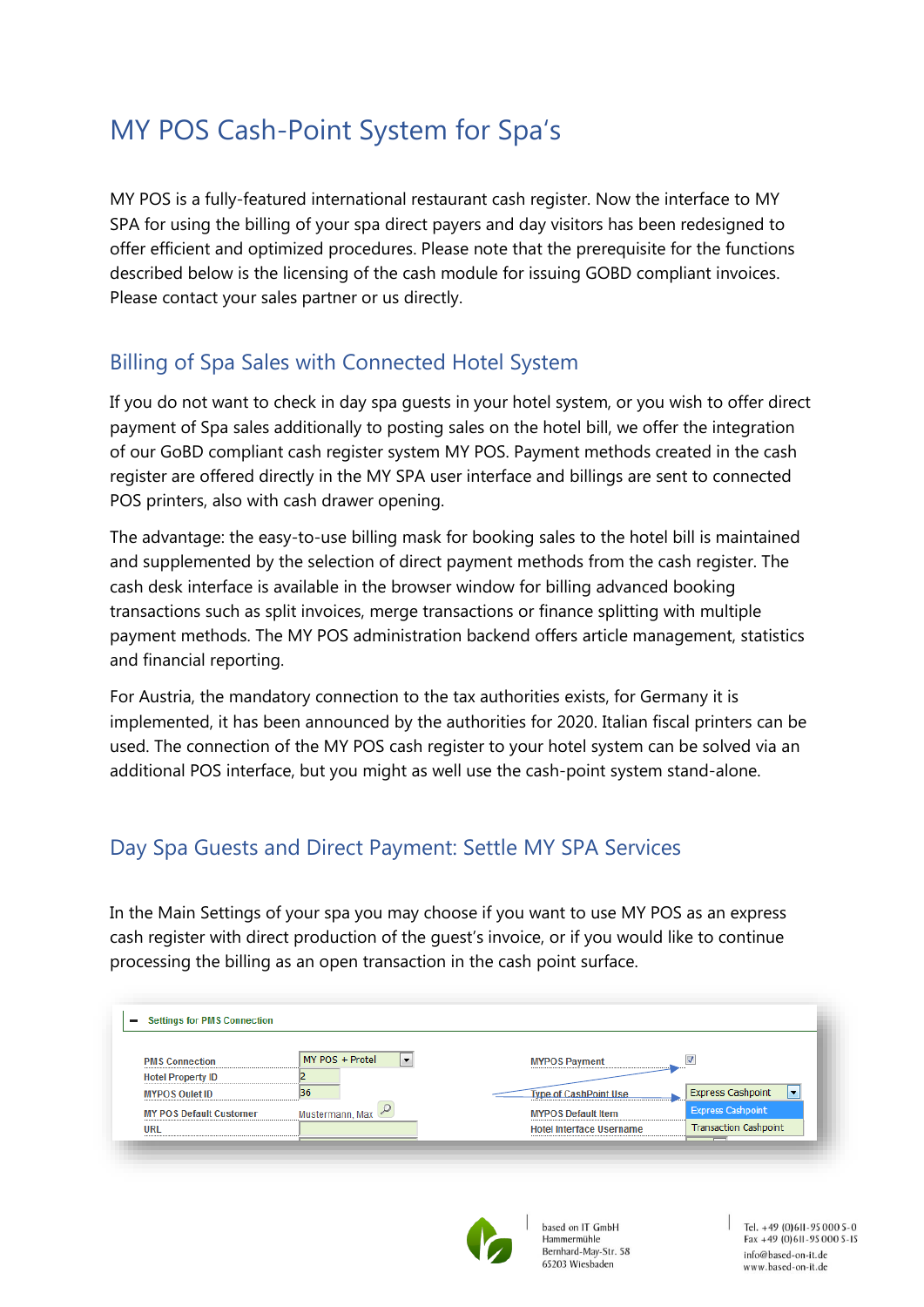When selecting the setting 'Express Cashpoint, the payment methods set in the MY POS administration are offered in the selection of the payment methods that are possible for this guest. If he is checked in at the hotel, the payment method 'hotel bill' is pre-selected. If the guest is checked out, blocked our unknown in the hotel system, only the payment methods of the cash register are offered.

| <b>Booking</b>           |                                                                                                                                                                                                                                                                                               |                                     | ×                                       |
|--------------------------|-----------------------------------------------------------------------------------------------------------------------------------------------------------------------------------------------------------------------------------------------------------------------------------------------|-------------------------------------|-----------------------------------------|
| Treatment                | Hot Stone 45 min                                                                                                                                                                                                                                                                              |                                     |                                         |
| Room                     | Massage 2                                                                                                                                                                                                                                                                                     |                                     |                                         |
| Specialist               | <b>Irina</b>                                                                                                                                                                                                                                                                                  |                                     |                                         |
| Day                      | 03/13/2019                                                                                                                                                                                                                                                                                    |                                     |                                         |
| Time                     | 10:20 until 11:05                                                                                                                                                                                                                                                                             |                                     |                                         |
| <b>Total time</b>        | 10:15 until 11:20                                                                                                                                                                                                                                                                             |                                     |                                         |
| Customer                 | Axel Foley                                                                                                                                                                                                                                                                                    |                                     |                                         |
| Room Number              | 73                                                                                                                                                                                                                                                                                            |                                     |                                         |
| Price                    | 69,00 USD                                                                                                                                                                                                                                                                                     |                                     |                                         |
| Fixed                    | Specialist Room Date                                                                                                                                                                                                                                                                          |                                     |                                         |
| Edit<br>$\boxed{m}$ Move | Admin, 03/13/2019 14:06 : The treatment Hot Stone Massage 45 min (+5+15) on 13.03.2019 at 10:15 o'clock was booked<br>Settle Guest Account (Axel Foley 03.02.2019 - 31.03.2019)                                                                                                               |                                     | $\boldsymbol{\mathsf{x}}$               |
|                          | <b>Treatment of Irina Domingo</b><br>M Hot Stone Massage 45 min from 03/13/2019 (10:15:00)                                                                                                                                                                                                    | <b>Price</b><br><b>USD</b><br>69,00 | <b>End price</b><br>69,00<br><b>USD</b> |
|                          | Tip for Irina Domingo                                                                                                                                                                                                                                                                         |                                     | 5<br><b>USD</b>                         |
|                          | Simon Blumhard v<br><b>Tip for</b><br><b>Hotel Invoice</b><br>Payment Method<br>$\left  \rule{0pt}{10pt} \right.$<br>Discount percentage<br><b>Hotel Invoice</b><br>MY POS -> Barzahlung<br>Ba Pay \\\r\\ Pay and i<br>MY POS -> KK Amex<br>MY POS -> KK VISA<br>MY POS -> KK Euro/Mastercard |                                     | <b>USD</b>                              |

When choosing the setting 'Transaction Cashpoint', the payment methods in the MY SPA settlement screen are not selected directly. All sales are sent as one transaction to the MY POS cash-point surface for further processing, e.g. billing with multiple payment methods.

| <b>Treatment of Irina Domingo</b>     |                                                                          | Price               | <b>End price</b>    |
|---------------------------------------|--------------------------------------------------------------------------|---------------------|---------------------|
| V                                     | Hot Stone Massage 45 min from 03/13/2019 (10:15:00)                      | 69,00<br><b>USD</b> | 69.00<br><b>USD</b> |
| Tip for Irina Domingo                 |                                                                          |                     | <b>USD</b>          |
| Payment Method<br>Discount percentage | <b>Hotel Invoice</b><br>$\overline{\phantom{a}}$<br><b>Hotel Invoice</b> |                     |                     |
| r.                                    | Transaction -> MY POS                                                    |                     |                     |
| Pav and i<br>Pav                      | Other Payment                                                            |                     |                     |



based on IT GmbH Hammermühle Bernhard-May-Str. 58 65203 Wiesbaden

Tel. +49 (0) 6II-95 000 5-0<br>Fax +49 (0) 6II-95 000 5-15 info@based-on-it.de www.based-on-it.de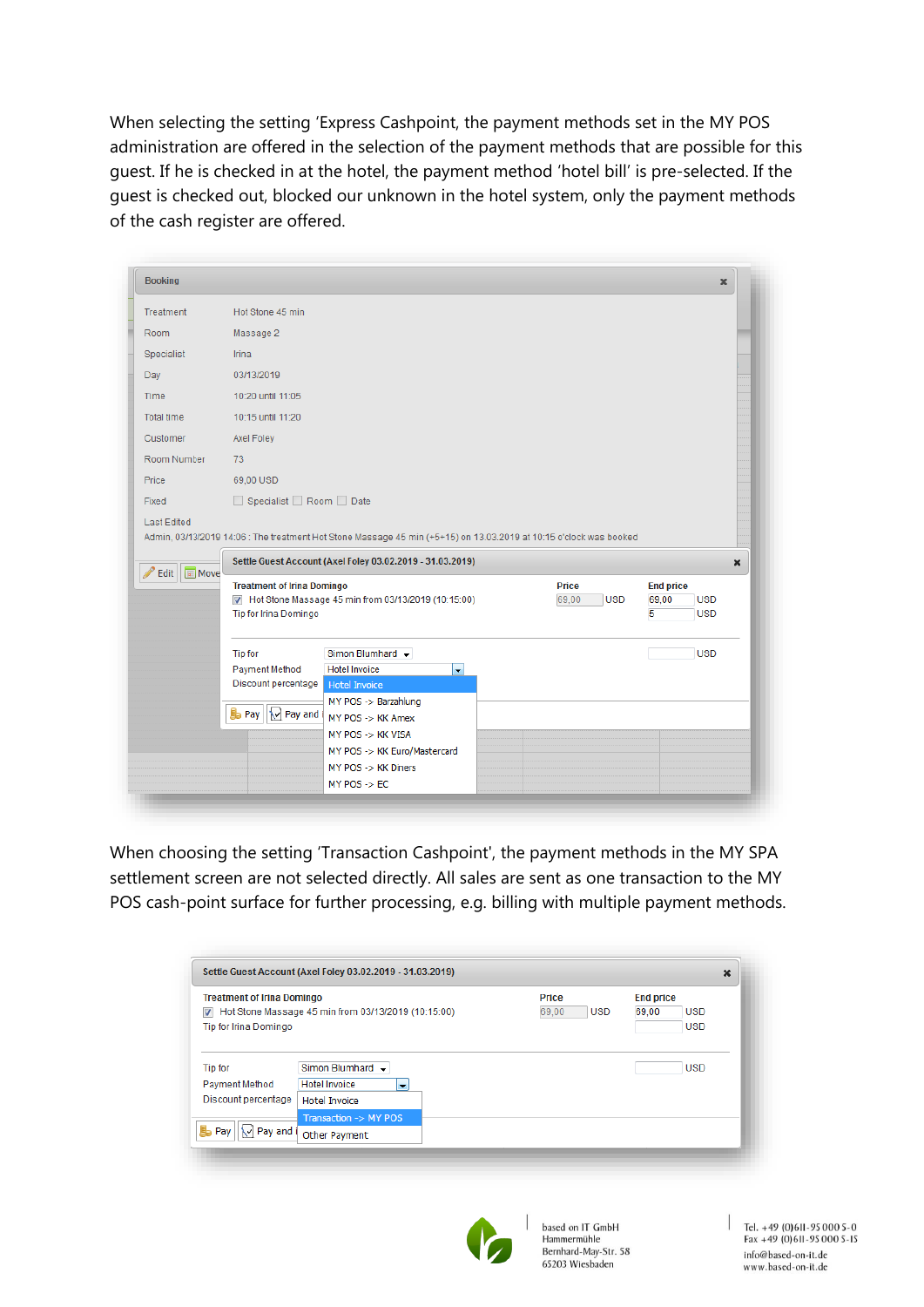The MY POS screen can be easily opened in another browser tab, the sent transactions are marked by the names of the guests:



During the billing process, you can choose transaction management activities such as merging transactions, splitting transaction items, split bills, proportional payment or mixing different payment methods.

It is also possible to use the cash point surface for billing without first opening a transaction in MY SPA. Please note, that those sales are not shown individually the MY SPA reports and guest accounts. These 'other sales' are saved under collective terms in the statistics. Please create your own collective 'customer' and 'article' - name them as you wish - and select and save them in the spa shop data under PMS Settings.



based on IT GmbH Hammermühle Bernhard-May-Str. 58 65203 Wiesbaden

Tel. +49 (0)611-95 000 5-0 Fax +49 (0) 611-95 000 5-15 info@based-on-it.de www.based-on-it.de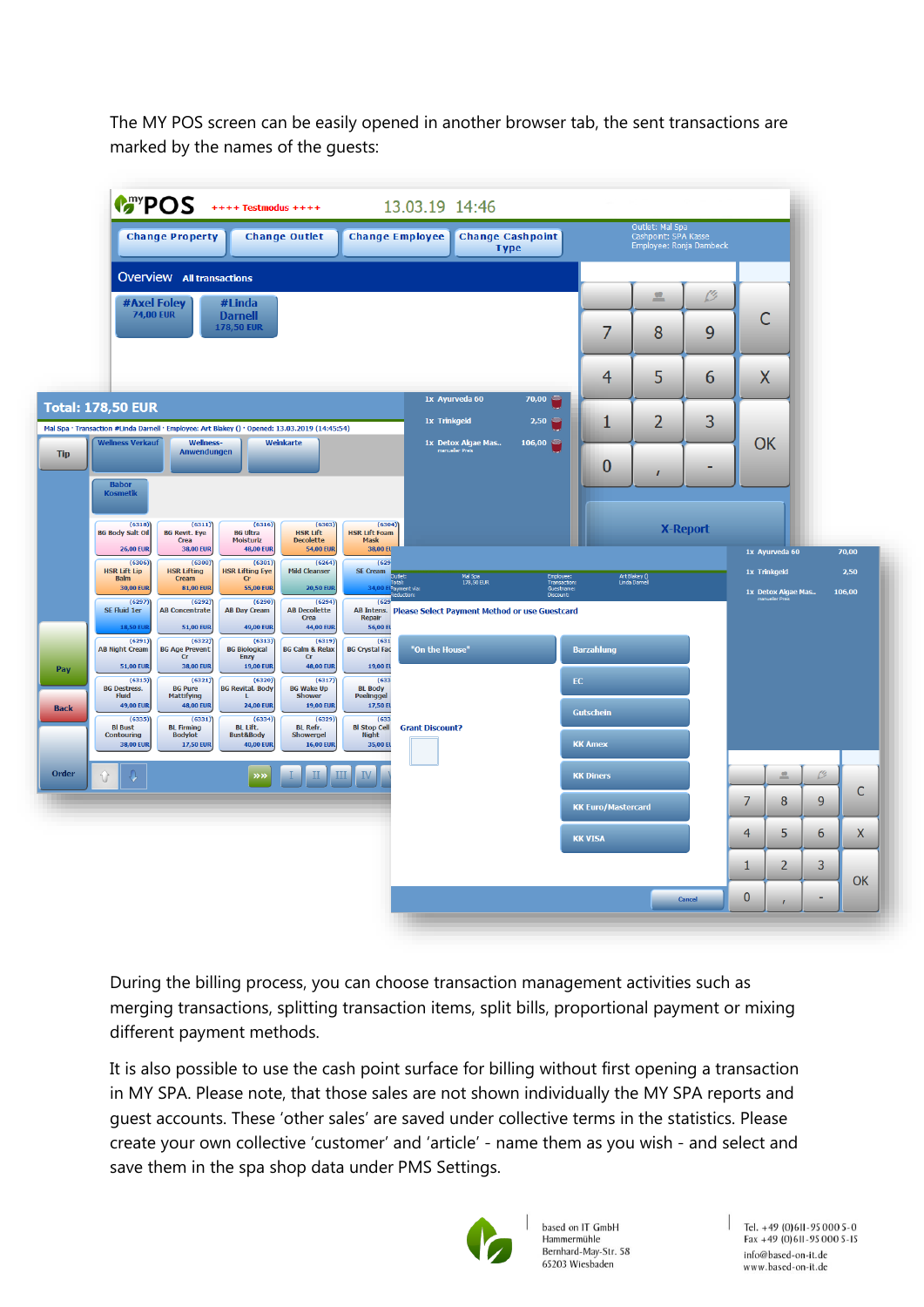| <b>PMS Connection</b>          | MY POS + Protel<br>$ \cdot $                               | <b>MYPOS Payment</b>         |                                      |                           |
|--------------------------------|------------------------------------------------------------|------------------------------|--------------------------------------|---------------------------|
| <b>Hotel Property ID</b>       |                                                            |                              |                                      |                           |
| <b>MYPOS Oulet ID</b>          | о                                                          | <b>Type of CashPoint Use</b> | <b>Express Cashpoint</b>             | l v l                     |
| <b>MY POS Default Customer</b> | Sales, Other                                               | <b>MYPOS Default Item</b>    | Misc. Items                          |                           |
|                                | Please select the MY POS standard Cash-Point item.<br>Item |                              |                                      | $\boldsymbol{\mathsf{x}}$ |
|                                |                                                            | Category                     | Sonstige<br>$\overline{\phantom{a}}$ |                           |
|                                | <b>Results</b><br><b>Item</b>                              | Price                        | Category                             |                           |
|                                |                                                            |                              |                                      |                           |

### <span id="page-7-0"></span>Complete Management of Day Spa Guest Revenues

Used as a transaction cash-point, MY POS can open a transaction of your Day Spa guests when entering, and name it according to a locker number, guest ID or RFID transponder ID. On this open transaction not only entrance fees are booked, but e.g. also consumptions which are ordered at bar and kitchen printers. Bookings from MY SPA can be sent to open transactions with reductions, additional product sales and gratuities – all assigned to the executing specialist. Are you interested in further information about the MY POS system for your hotel? Contact your MY SPA distributor or us directly.

### <span id="page-7-1"></span>Authorization for Billing

You may determine whether an employee is entitled to settle accounts in MY SPA and, in addition, whether he may change prices (already at the time of reserving an appointment, as well as in the payment dialog for changing individual prices and grant percentage discounts).

| Prize<br>Authorization for<br>Change<br>AllThor<br>вшшк |  |
|---------------------------------------------------------|--|
|                                                         |  |
|                                                         |  |

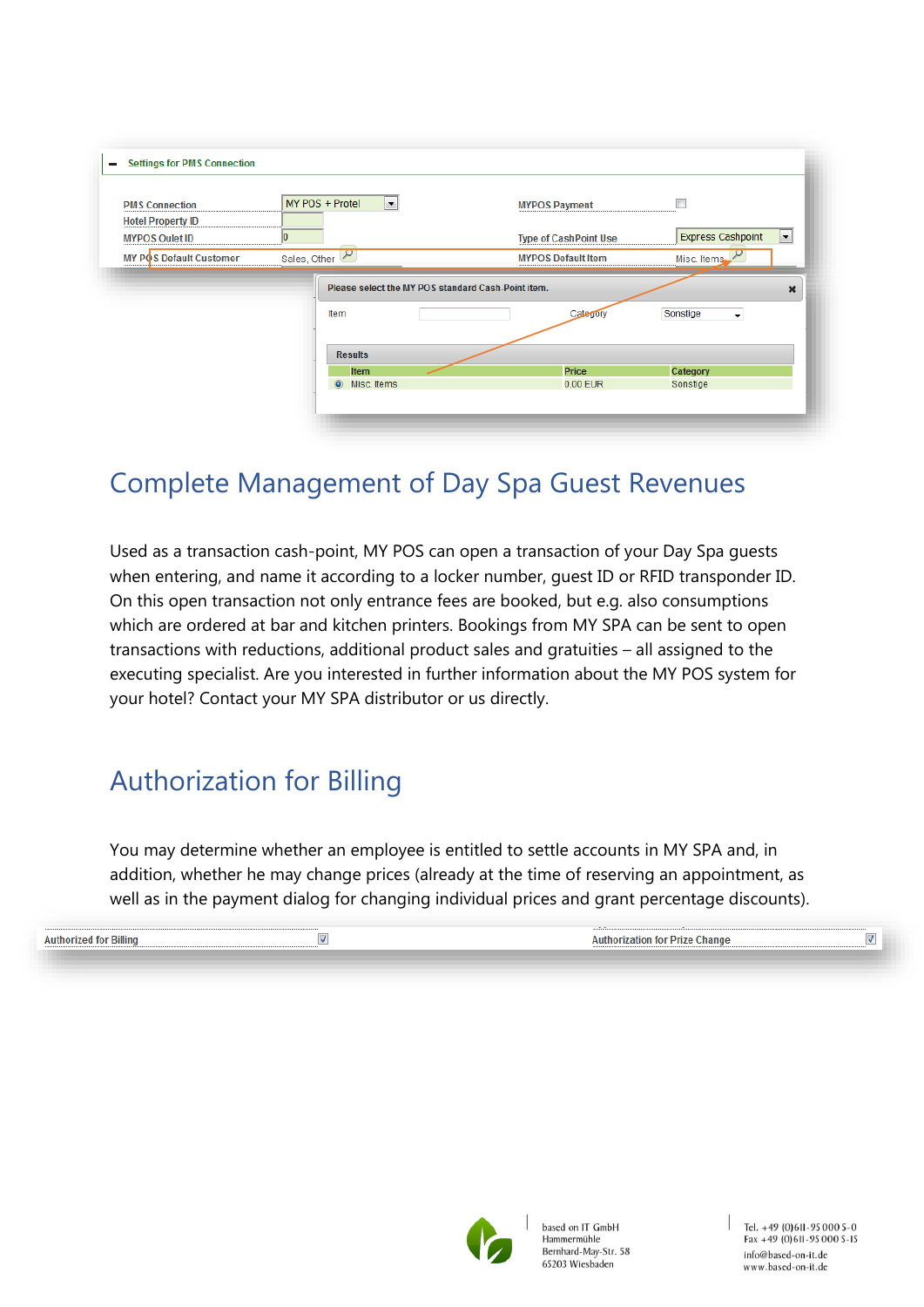### <span id="page-8-0"></span>Customer Search and Billing

The results of the customer quick search for the creation of an appointment or booking has been revised. The internal search results and 'Search for Hotel Guests' when connected to a hotel system has been summarized: all search results in the hotel system as well as in the MY SPA internal customer database are now shown directly.

Using the 'Extended Search', you may now find guests by their stay data as well as a certain appointment booking date in MY SPA:

|             | First Name                 |                    | Last Name                    | %                     |               |
|-------------|----------------------------|--------------------|------------------------------|-----------------------|---------------|
|             |                            |                    |                              |                       |               |
| Room Number |                            |                    |                              | Card Number           |               |
|             |                            | New customer<br>Aã |                              |                       |               |
|             | <b>Hotel Guest Results</b> |                    |                              |                       | ▲             |
|             | <b>Last Name</b>           | <b>First Name</b>  | <b>Room</b><br><b>Number</b> | <b>Stav</b>           | <b>Street</b> |
| $\circ$     |                            |                    | 119                          | 03/10/2019-03/31/2019 |               |
| $\circ$     |                            |                    | 119                          | 03/10/2019-03/31/2019 | Ξ             |
| B           |                            |                    | 218                          | 03/16/2019-03/27/2019 |               |
| ⋒           |                            |                    | 218                          | 03/16/2019-03/27/2019 |               |
| F           |                            |                    | 125                          | 03/17/2019-03/30/2019 |               |
|             |                            |                    | 125                          | 03/17/2019-03/30/2019 |               |
|             |                            |                    | 125                          | 03/17/2019-03/30/2019 |               |
|             |                            |                    | 122                          | 03/17/2019-03/30/2019 |               |
| ⋒           |                            |                    | 122                          | 03/17/2019-03/30/2019 |               |
|             |                            |                    | 220                          | 03/20/2019-03/29/2019 |               |
| C           |                            |                    | 220                          | 03/20/2019-03/29/2019 |               |
|             |                            |                    | 219                          | 03/22/2019-03/27/2019 |               |
| C           |                            |                    | 219                          | 03/22/2019-03/27/2019 |               |
|             |                            |                    | 117                          | 03/23/2019-03/27/2019 |               |
|             | <b>Internal Results</b>    |                    |                              |                       |               |
|             | <b>Last Name</b>           | <b>First Name</b>  | Room<br><b>Number</b>        | <b>Stav</b>           | <b>Street</b> |
|             |                            |                    |                              |                       |               |
|             | Test                       |                    |                              |                       |               |

| <b>Customers</b>          |                                         |                                      |                 |                            |                                                    |  |
|---------------------------|-----------------------------------------|--------------------------------------|-----------------|----------------------------|----------------------------------------------------|--|
|                           | Start Search                            | <b>Extended Search</b><br><b>New</b> | To be Forgotten |                            |                                                    |  |
| <b>Active</b>             | $\vert$<br>$\mathcal{L}_{\mathbf{r}}$ . | Filter your<br>Search                |                 |                            |                                                    |  |
| <b>Salutation</b>         | F<br>$\mathbf{a}$                       |                                      |                 | <b>Title</b>               |                                                    |  |
| <b>First Name</b>         |                                         |                                      |                 | <b>Last Name</b>           |                                                    |  |
| <b>Street</b>             |                                         |                                      |                 | ZIP / City                 |                                                    |  |
| E-Mail                    |                                         |                                      |                 | <b>Group</b>               | $\Box$<br>$\mathbf{u}$                             |  |
| Phone                     |                                         |                                      |                 | <b>Mobile</b>              |                                                    |  |
| <b>Birthday</b>           |                                         | $\boxed{\bullet}$                    |                 | Language                   | $\overline{\phantom{a}}$<br>$\mathbf{r}$           |  |
| <b>SMS Notification</b>   | $\Box$<br>$\mathcal{L}_{\mathcal{F}}$   |                                      |                 | <b>E-Mail Notification</b> | $\vert$ $\vert$<br>w.                              |  |
| <b>Name of the Bank</b>   |                                         |                                      |                 | <b>Bank Code</b>           |                                                    |  |
| <b>Account Owner</b>      |                                         |                                      |                 | <b>Account Number</b>      |                                                    |  |
| <b>BIC</b>                |                                         |                                      |                 | <b>IBAN</b>                |                                                    |  |
| <b>Stay</b>               | $\blacksquare$<br>03/13/2019            |                                      |                 | <b>Appointment at</b>      | $\overline{\mathbf{u}^{\mathsf{H}}}$<br>03/13/2019 |  |
| <b>Reminder Date from</b> | $\Box$                                  | $\overline{\blacksquare}$            |                 |                            |                                                    |  |
| Start Extended Search     | Office 2003 and newer<br>CSV export     |                                      |                 |                            |                                                    |  |
|                           |                                         |                                      |                 |                            |                                                    |  |

In the customer's data, all current stays will be displayed, if a guest has booked several rooms under his name:

| Print Appointments   Upselling   5 Pay   3 CSV Export   2 Print PDF   Print Certificate   1 Proof of Performance   $\bigotimes$ Anonymize |
|-------------------------------------------------------------------------------------------------------------------------------------------|
| a<br>Stay Data von 23.03 bis 30.03 Room Number 206 Reservation Number 212437                                                              |
| a)<br>Stay Data von 23.03 bis 30.03 Room Number 211 Reservation Number 212438                                                             |
| a)<br>Stay Data von 26.03 bis 31.03 Room Number 201 Reservation Number 341259                                                             |
|                                                                                                                                           |

If you click on the guest's general payment icon, still the first current stay with its open bookings will be offered for payment. For the settlement of bookings and sales of his other reservations, please open the further stays separately. There you will find all bookings, which have already been assign to other reservations.



based on IT GmbH Hammermühle Bernhard-May-Str. 58 65203 Wiesbaden

 $|$  Tel. +49 (0) 611 - 95 000 5 - 0  $Fax + 49(0)611 - 950005 - 15$ info@based-on-it.de www.based-on-it.de